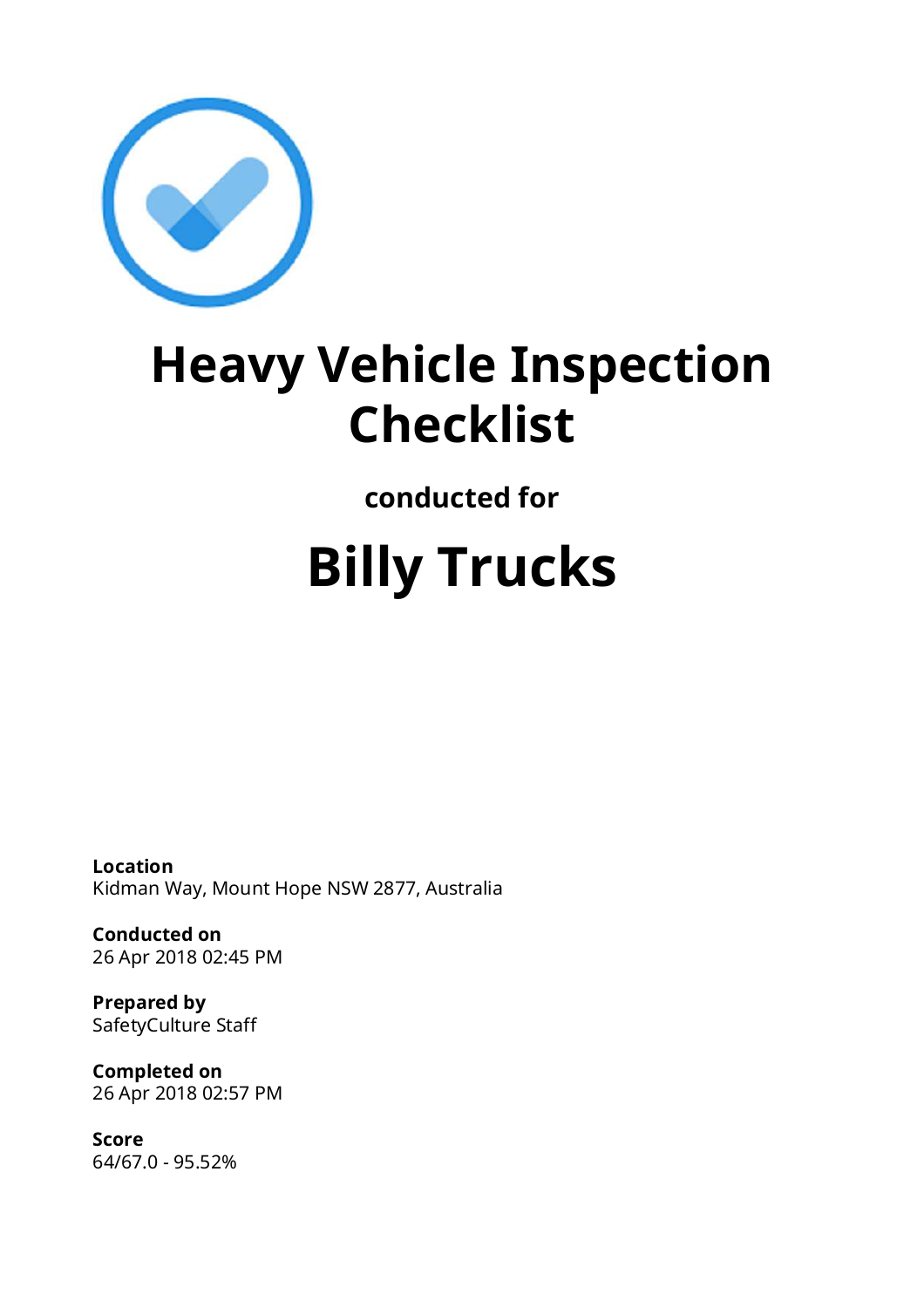#### **Actions**

#1. Fix this rotor brake to avoid loss of brake during travel and operation

| Assignee:       | carley593@gmail.com                               |
|-----------------|---------------------------------------------------|
| Priority:       | <b>HIGH</b>                                       |
| Due Date:       | 26 Apr 2018 02:48 PM                              |
| Audit:          | Billy Trucks / Safety Culture Staff / 26 Apr 2018 |
| Linked to item: | <b>Drums or Rotors</b>                            |
| Status:         | To Do                                             |

#### #2. Please fix the leaks

| Sheenred@gmail.com                               |
|--------------------------------------------------|
| <b>MEDIUM</b>                                    |
| 26 Apr 2018 02:52 PM                             |
| Billy Trucks / SafetyCulture Staff / 26 Apr 2018 |
| <b>Visible Leaks</b>                             |
| To Do                                            |
|                                                  |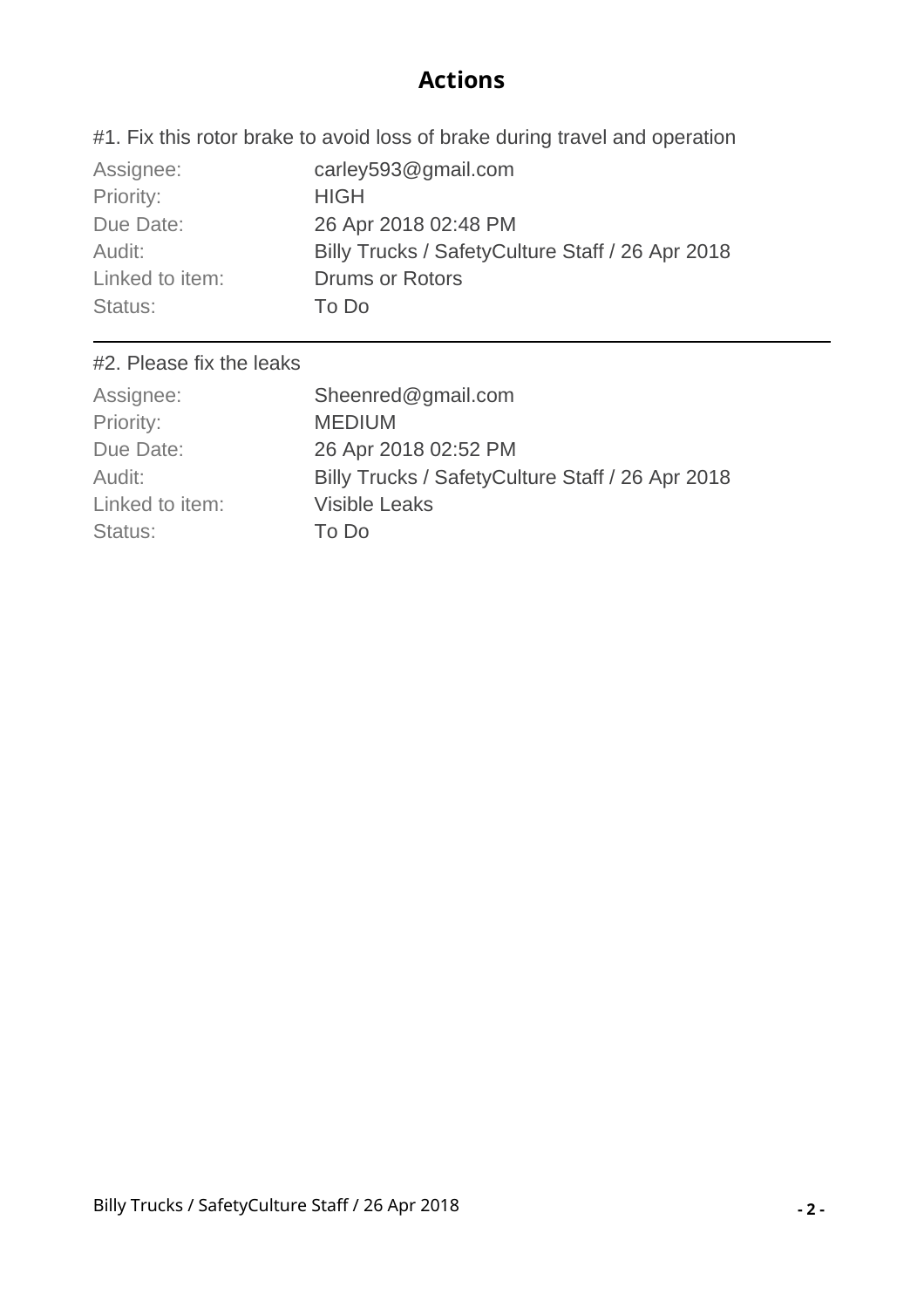### **Audit - 64/67 95.52%**

| Question                                       | Response             | <b>Details</b>           |  |  |
|------------------------------------------------|----------------------|--------------------------|--|--|
| <b>General Information</b>                     |                      |                          |  |  |
| Select vehicle type                            | <b>Truck</b>         |                          |  |  |
| Select vehicle identification type             | License Plate #, VIN |                          |  |  |
| Enter VIN #                                    | <b>HWR 413T</b>      |                          |  |  |
| Take photo of License Plate No.                |                      |                          |  |  |
| <b>HWR 4137</b><br>$MIL-491$<br>Appendix 1     |                      |                          |  |  |
| Enter mileage                                  | 60,000 miles         |                          |  |  |
| Take photo of the vehicle                      |                      |                          |  |  |
| Appendix 2                                     |                      |                          |  |  |
| <b>Administrative</b>                          |                      |                          |  |  |
| Registration & insurance cards are<br>current? | <b>Yes</b>           | Cards are all up to date |  |  |
| License plate and tags are current?            | <b>Yes</b>           |                          |  |  |
| <b>Inspection</b><br>Score (64/67) 95.52%      |                      |                          |  |  |
| <b>BRAKE SYSTEM</b><br>Score (9/11) 81.82%     |                      |                          |  |  |
| Adjustment                                     | <b>OK</b>            |                          |  |  |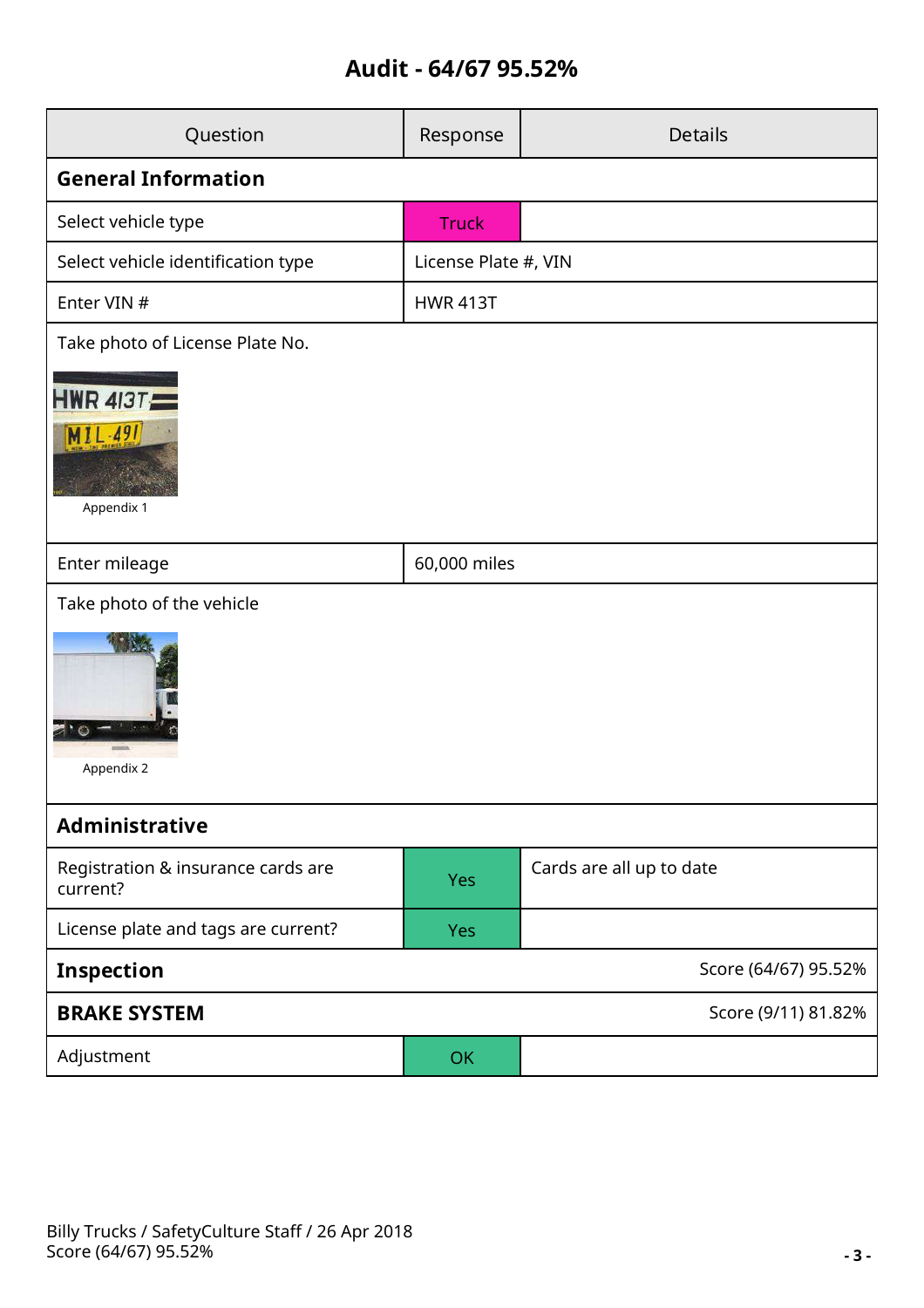| Question                                                                                                                                                                                     | Response               | <b>Details</b>                                |  |  |
|----------------------------------------------------------------------------------------------------------------------------------------------------------------------------------------------|------------------------|-----------------------------------------------|--|--|
| Drums or Rotors                                                                                                                                                                              | <b>Needs</b><br>Repair | Rusty rotor                                   |  |  |
| Appendix 3                                                                                                                                                                                   |                        |                                               |  |  |
| REFERENCE: Good brakes must be free from rusts<br>[This is an example of how you can use iAuditor to include best practice reference images in your<br>templates to assist with inspections] |                        |                                               |  |  |
|                                                                                                                                                                                              |                        |                                               |  |  |
| Hoses and/or Tubing                                                                                                                                                                          | <b>Needs</b><br>Repair | Hose has a small hole that can cause<br>leaks |  |  |
| Appendix 4                                                                                                                                                                                   |                        |                                               |  |  |
| Lining                                                                                                                                                                                       | OK                     |                                               |  |  |
| Warning (Low Pressure)                                                                                                                                                                       | OK                     |                                               |  |  |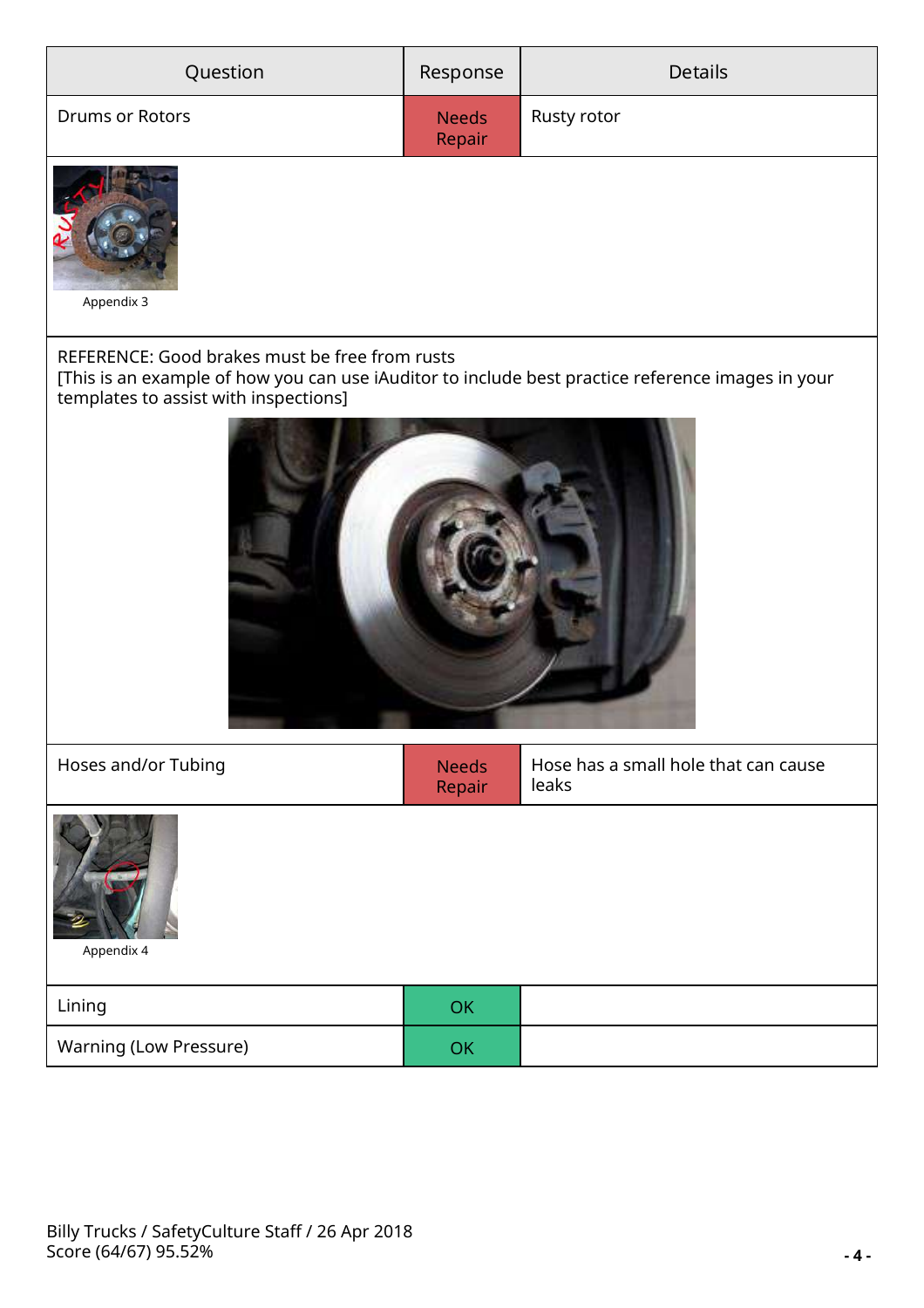| Question                                      | Response                 | <b>Details</b>                                 |  |
|-----------------------------------------------|--------------------------|------------------------------------------------|--|
| <b>Tractor Protection Valve</b>               | Repaired                 |                                                |  |
| Appendix 5<br>Appendix 6                      |                          |                                                |  |
| Air Compressor                                | <b>OK</b>                | Air compressor is in good working<br>condition |  |
| Service Brakes                                | <b>OK</b>                |                                                |  |
| Parking Brakes                                | OK                       |                                                |  |
| <b>Electric Brakes</b>                        | <b>Not</b><br>Applicable |                                                |  |
| Hydraulic Brakes                              | <b>OK</b>                |                                                |  |
| Vacuum Brakes                                 | <b>OK</b>                |                                                |  |
| Warning (Sys Failure)                         | OK                       |                                                |  |
| <b>STEERING SYSTEM</b><br>Score (8/8) 100.00% |                          |                                                |  |
| Free Play (Lash)                              | OK                       |                                                |  |
| <b>Steering Column</b>                        | OK                       |                                                |  |
| Front Axle Beam                               | OK                       |                                                |  |
| <b>Steering Gear Box</b>                      | OK                       |                                                |  |
| Pittman Arm.                                  | OK                       |                                                |  |
| <b>Ball &amp; Socket Joints</b>               | OK                       |                                                |  |
| Tie Rods & Drag Links                         | OK                       |                                                |  |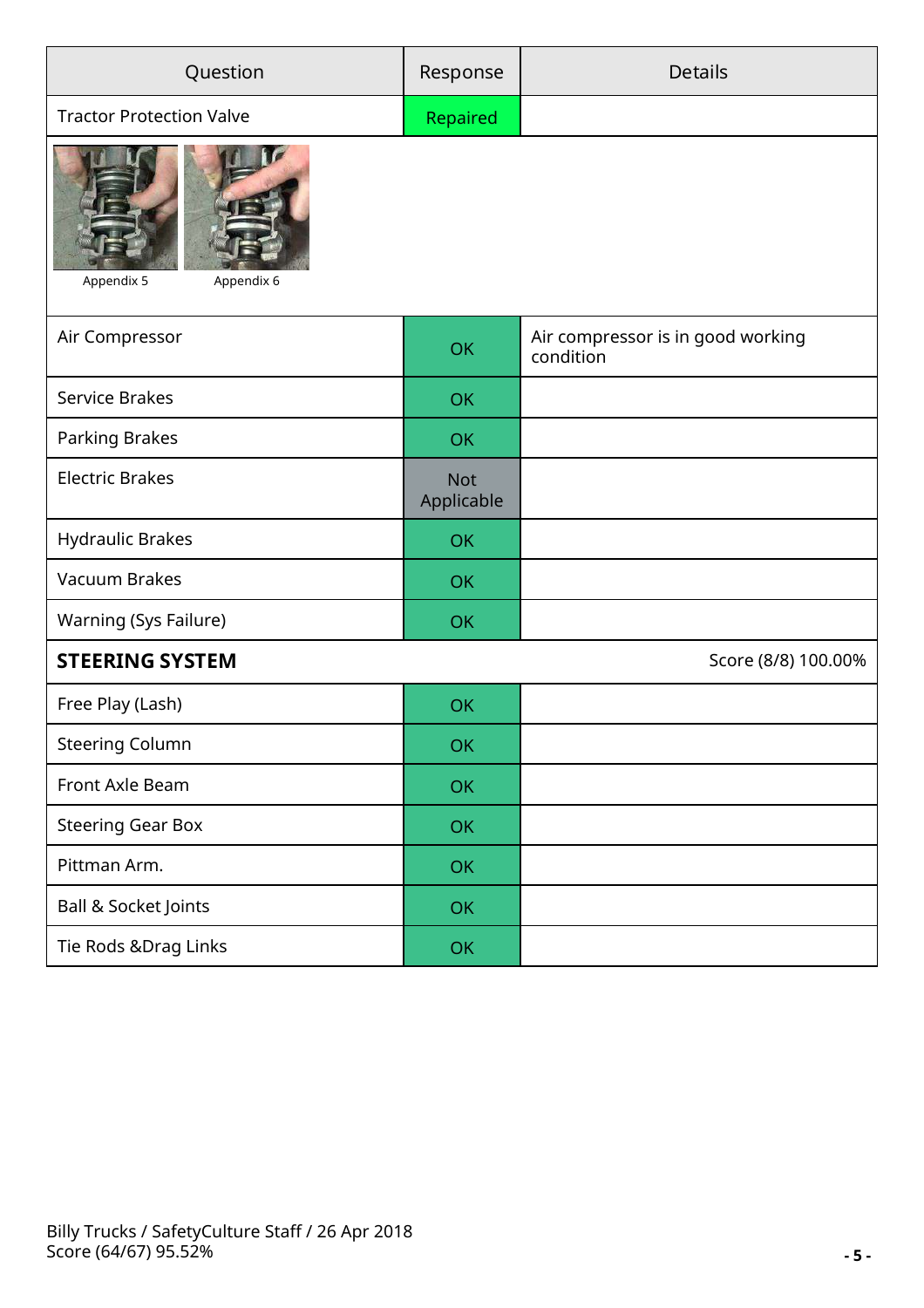| Question                            | Response               | <b>Details</b>        |
|-------------------------------------|------------------------|-----------------------|
| Nuts, Bolts, Fasteners              | Repaired               |                       |
| Appendix 7                          |                        |                       |
| Power Steering Fluid                | <b>OK</b>              |                       |
| <b>WINDSHIELDS</b>                  |                        | Score (2/2) 100.00%   |
| Glass free of cracks, discoloration | <b>OK</b>              |                       |
| Wiper power unit, blades            | <b>OK</b>              |                       |
| <b>WIPERS</b>                       |                        | Score (1/1) 100.00%   |
| All working and in good condition   | <b>OK</b>              |                       |
| <b>FUEL SYSTEM</b>                  |                        | Score (2/3) 66.67%    |
| <b>Visible Leaks</b>                | <b>Needs</b><br>Repair | Visible leaks         |
| Appendix 8                          |                        |                       |
| Fill Caps in place/intact           | <b>OK</b>              |                       |
| Tank(s) securely attached           |                        |                       |
|                                     | <b>OK</b>              |                       |
| <b>LIGHTING DEVICES</b>             |                        | Score (10/10) 100.00% |
| Headlamps                           | <b>OK</b>              |                       |
| Front Turn Signals                  | <b>OK</b>              |                       |
| Front ID/Clearance Lamps            | <b>OK</b>              |                       |
| Side Marker Lamps -Left             | <b>OK</b>              |                       |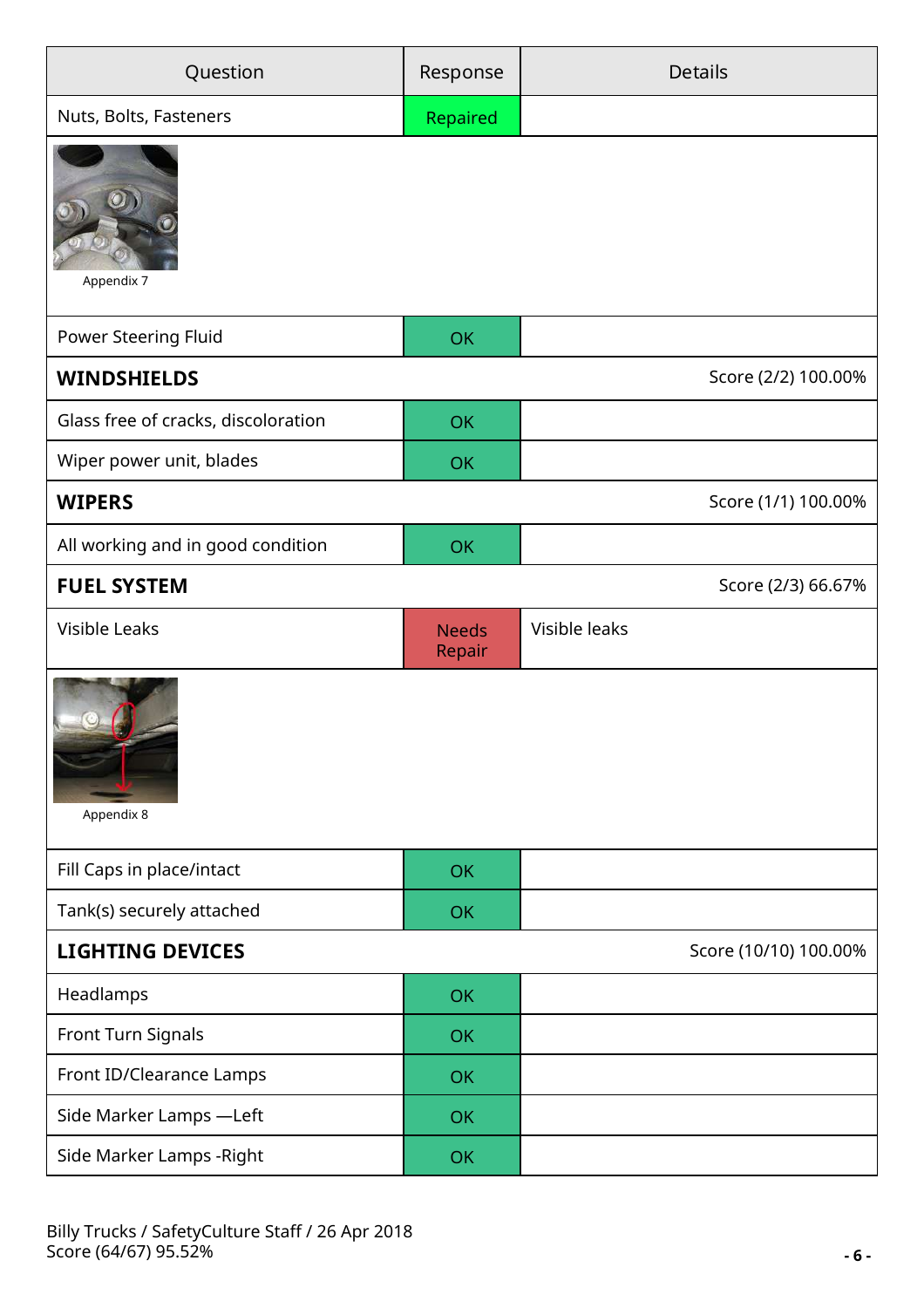| Question<br>Response                   |                     | <b>Details</b>      |  |  |
|----------------------------------------|---------------------|---------------------|--|--|
| Rear Turn Signals                      | <b>OK</b>           |                     |  |  |
| <b>Stop Lamps</b>                      | <b>OK</b>           |                     |  |  |
| <b>Tail Lamps</b>                      | <b>OK</b>           |                     |  |  |
| Rear ID/Clearance Lamps                | <b>OK</b>           |                     |  |  |
| Re fie ctors / Ref Tape                | OK                  |                     |  |  |
| <b>COUPLING DEVICES</b>                |                     | Score (5/5) 100.00% |  |  |
| 5th Wheel                              | <b>OK</b>           |                     |  |  |
| Pintle Hooks                           | <b>OK</b>           |                     |  |  |
| Drawbar Eye                            | <b>OK</b>           |                     |  |  |
| Drawbar Tongue                         | <b>OK</b>           |                     |  |  |
| <b>Safety Devices</b>                  | <b>OK</b>           |                     |  |  |
| <b>EXHAUST SYSTEM</b>                  |                     | Score (2/2) 100.00% |  |  |
| Leaks                                  | OK                  |                     |  |  |
| Placement                              | OK                  |                     |  |  |
| <b>SAFE LOADING</b>                    |                     | Score (1/1) 100.00% |  |  |
| <b>Securement Devices</b>              | OK                  |                     |  |  |
| <b>SUSPENSION</b>                      |                     | Score (3/3) 100.00% |  |  |
| Springs (cracked/broken/shifted)       | <b>OK</b>           |                     |  |  |
| U-bolts. Hangers, etc.                 | OK                  |                     |  |  |
| Torque, Radius, Tracking Arms          | <b>OK</b>           |                     |  |  |
| <b>FRAME</b>                           | Score (3/3) 100.00% |                     |  |  |
| <b>Frame Members</b>                   | OK                  |                     |  |  |
| <b>Tire &amp; Wheel Clearance</b>      | <b>OK</b>           |                     |  |  |
| Sliding Subframe (adj. axle)           | OK                  |                     |  |  |
| Score (4/4) 100.00%<br><b>TIRES</b>    |                     |                     |  |  |
| <b>Steering Axle Tires - Condition</b> | <b>OK</b>           |                     |  |  |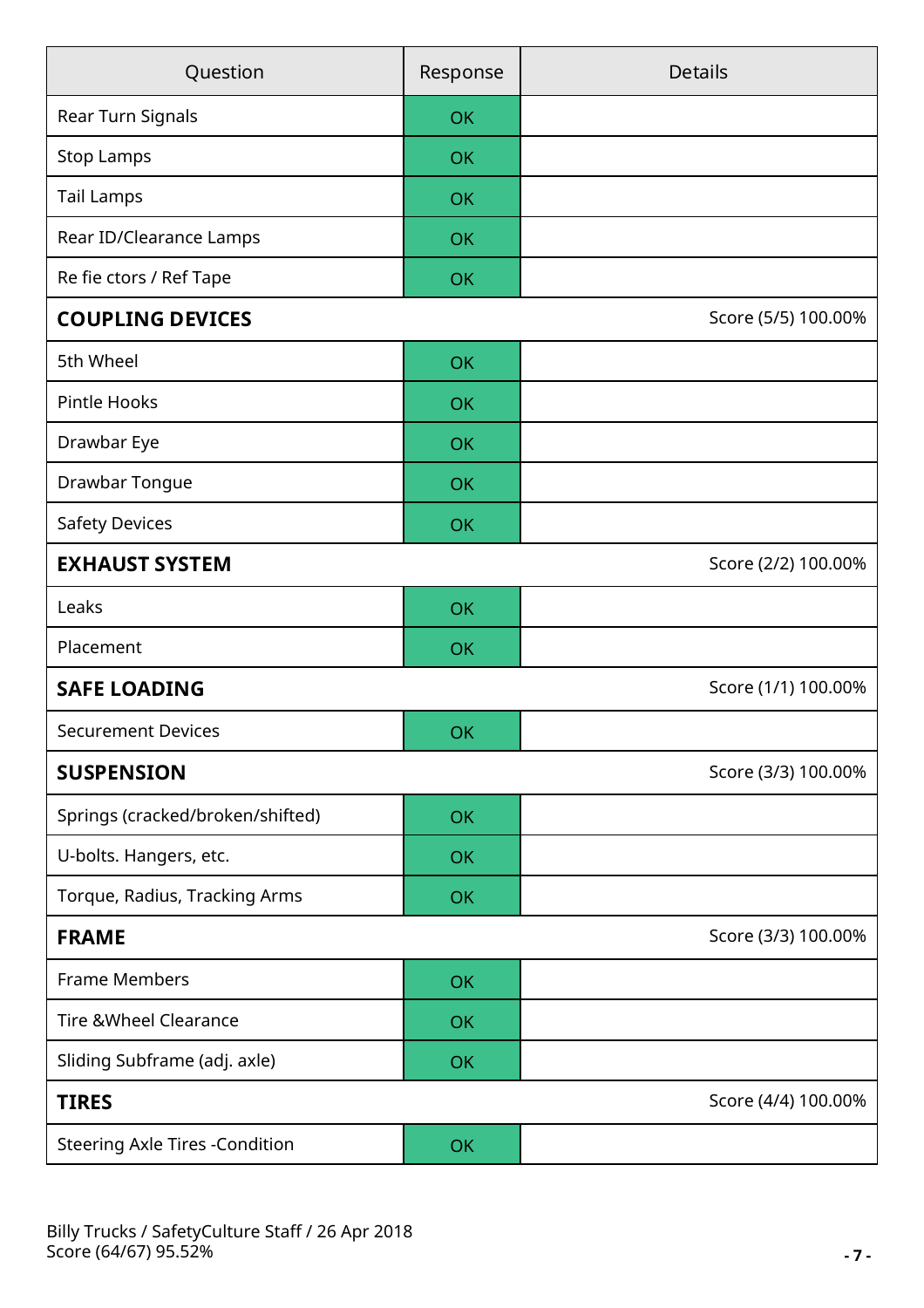| Question                                                           | Response   | <b>Details</b>                                                           |  |  |
|--------------------------------------------------------------------|------------|--------------------------------------------------------------------------|--|--|
| Steering Tires - over 4/32" tread                                  | <b>OK</b>  |                                                                          |  |  |
| Other Tires - Condition                                            | <b>OK</b>  |                                                                          |  |  |
| Other Tires - over 2/32" tread                                     | <b>OK</b>  |                                                                          |  |  |
| <b>WHEELS &amp; RIMS</b>                                           |            | Score (4/4) 100.00%                                                      |  |  |
| Lock/Slide Ring                                                    | <b>OK</b>  |                                                                          |  |  |
| Fasteners                                                          | <b>OK</b>  |                                                                          |  |  |
| Disk/Spoke Condition                                               | <b>OK</b>  |                                                                          |  |  |
| Welds                                                              | OK         |                                                                          |  |  |
| <b>CARGO &amp; EQUIPMENT (LEAN)</b>                                |            | Score (2/2) 100.00%                                                      |  |  |
| All equipment is secured & adequately<br>stored?                   | <b>OK</b>  |                                                                          |  |  |
| Truck is organized & free of excessive<br>material?                | <b>OK</b>  |                                                                          |  |  |
| <b>SAFETY</b>                                                      |            |                                                                          |  |  |
| Health & Safety Manual in the truck?                               | Yes        | Manuals and guides are in the trucks for<br>reminders of safety measures |  |  |
| First Aid kit is complete and items within<br>the expiration date? | Yes        |                                                                          |  |  |
| Fire extinguisher mounted with current<br>inspection tag?          | <b>Yes</b> |                                                                          |  |  |
| Sure off tester and water management<br>tools on truck?            | <b>Yes</b> |                                                                          |  |  |
| IF EQUIPPED WITH A TRAILER<br>Score (8/8) 100.00%                  |            |                                                                          |  |  |
| Trailer has been checked for proper<br>connection to the vehicle?  | <b>OK</b>  |                                                                          |  |  |
| Brakes if equipped?                                                | <b>OK</b>  |                                                                          |  |  |
| Cargo Secure?                                                      | <b>OK</b>  |                                                                          |  |  |
| Lights/Marker Lamps?                                               | <b>OK</b>  |                                                                          |  |  |
| Springs Appear OK?                                                 | <b>OK</b>  |                                                                          |  |  |
| Straps/Tie Downs?                                                  | <b>OK</b>  |                                                                          |  |  |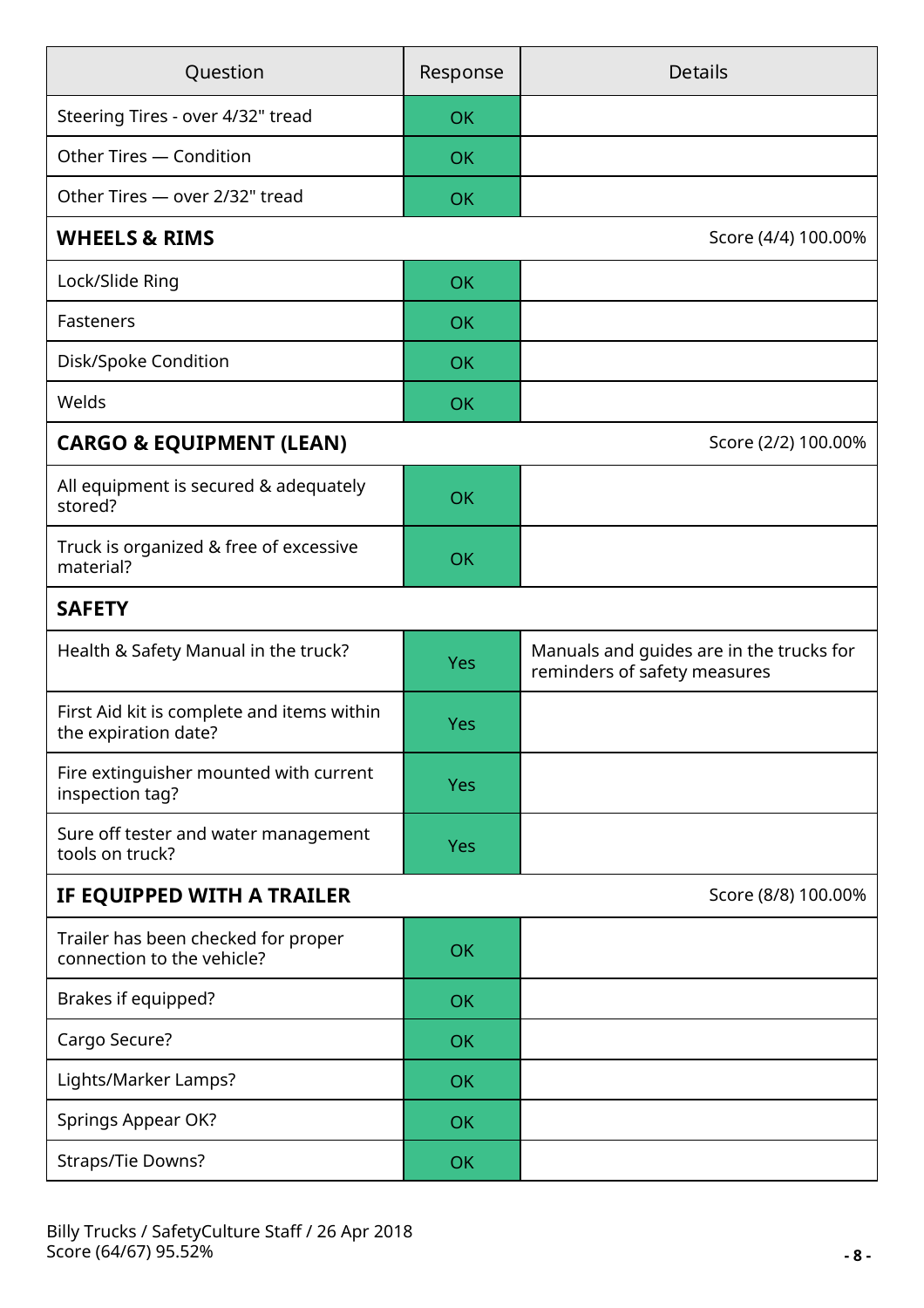| Question                                                             |                |                                                                                                                                                                                                                                                                                                                                                                                                                                                                  | Response  |                      | <b>Details</b> |
|----------------------------------------------------------------------|----------------|------------------------------------------------------------------------------------------------------------------------------------------------------------------------------------------------------------------------------------------------------------------------------------------------------------------------------------------------------------------------------------------------------------------------------------------------------------------|-----------|----------------------|----------------|
| Trailer Tires & Pressure?                                            |                |                                                                                                                                                                                                                                                                                                                                                                                                                                                                  | <b>OK</b> |                      |                |
| Trailer Platform Integrity?                                          |                |                                                                                                                                                                                                                                                                                                                                                                                                                                                                  | <b>OK</b> |                      |                |
| <b>Summary</b>                                                       |                |                                                                                                                                                                                                                                                                                                                                                                                                                                                                  |           |                      |                |
| List any other condition which may affect<br>safe vehicle operation. |                | 1. Regularly schedule vehicle maintenance — oil<br>changes and all-over inspections - tops most<br>automotive experts' lists to ensure trucks last longer.<br>2. Clean it up.<br>3. Keep tires properly inflated to prevent unnecessary<br>wear and tear. The recommended air pressure is usually<br>indicated in the owner's manual and the pickup truck's<br>tire well. Replace worn out tires if necessary. Check bolts<br>and fasteners if properly screwed. |           |                      |                |
| Enter any other observations                                         |                | None                                                                                                                                                                                                                                                                                                                                                                                                                                                             |           |                      |                |
| Rate the overall condition of the vehicle                            |                | Average                                                                                                                                                                                                                                                                                                                                                                                                                                                          |           |                      |                |
| <b>Recommendations</b>                                               |                |                                                                                                                                                                                                                                                                                                                                                                                                                                                                  |           |                      |                |
| Enter recommendations here                                           |                | 1. Regularly change engine oil and fluids.<br>2. Regularly adjust belts, hoses, brake pads, drive belts,<br>timing belts and hoses. Replace them if necessary. The<br>brake system should also be in good condition. Worn<br>out brake pads should also be immediately replaced.<br>3. Regularly inspect the suspension system. Vital<br>components such as the struts, springs, shock<br>absorbers, and linkages should be regularly checked.                   |           |                      |                |
| <b>Completion</b>                                                    |                |                                                                                                                                                                                                                                                                                                                                                                                                                                                                  |           |                      |                |
| Full Name and<br>Signature of Certified<br>Inspector                 | Ivan Dorschner |                                                                                                                                                                                                                                                                                                                                                                                                                                                                  |           | 26 Apr 2018 03:00 PM | suem           |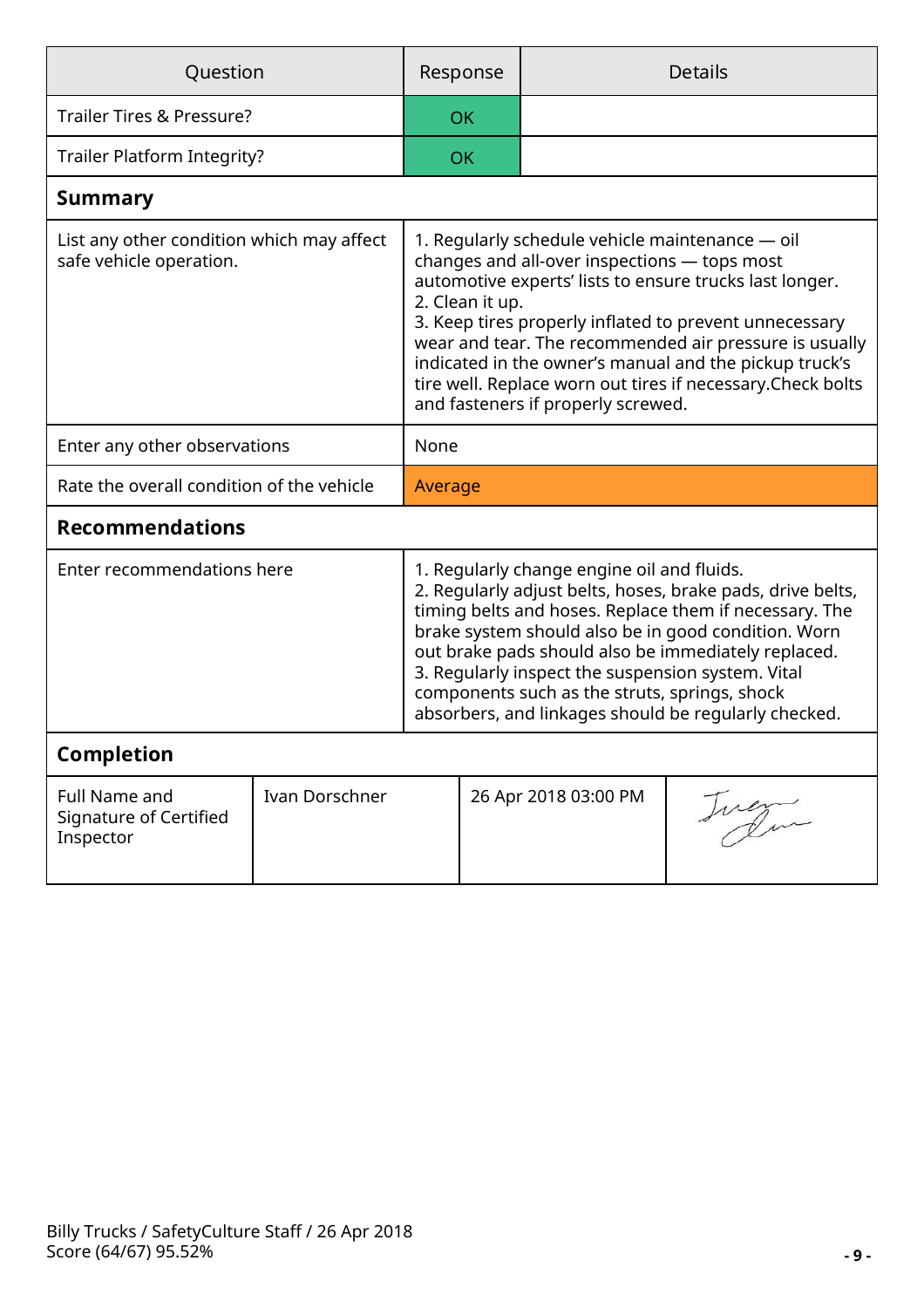**Media**



Appendix 1 Appendix 2



Appendix 3 Appendix 4